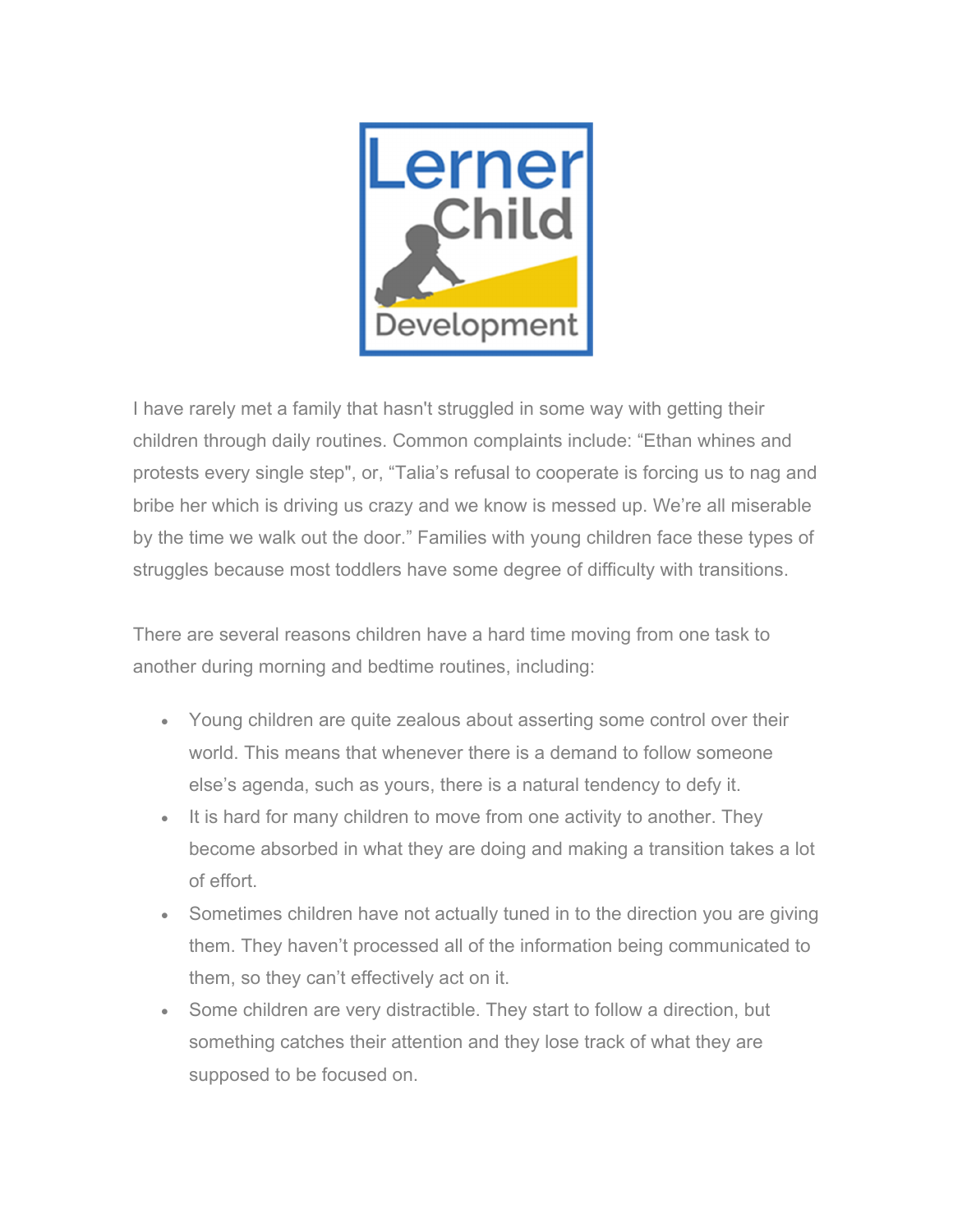Morning and nighttime routines are associated with separations, such as going to child care/school, saying goodnight, etc. This can be emotionally challenging for young children.

**The following strategies address these underlying issues and can help children better cope with daily routines.** Note that the content below builds on a recent newsletter that focused on "Cracking the Cooperation Code", so you will see many of the strategies described in that edition applied here.

- **Acknowledge that separations are hard.** Feelings are what drive children's behavior. The more we name and empathize with our children's emotions the less likely it is that they will have to act them out. "I know, mornings can be hard. We have to get ready for work and school and then say goodbye until dinnertime." Once you have shown understanding you can help your child cope: "But, we all have important jobs to do during the day. Yours is to play with grandma/go to school and learn all sorts of cool stuff and mine is to (fill in the blank). Why don't we read four pages of your favorite book before we leave for school, then the first thing we'll do when we get home is finish the book together." Creating a bridge like this between separations can be very comforting for kids and gives them something concrete to look forward to. Another bridge might be having your child help you pack a snack in the morning that you bring with you when you pick him up at the end of the day.
- **Make a visual calendar.** This provides cues as to what will happen next that can greatly ease transitions, especially when you include your child in creating the calendar. Take photos of all your child's daily routines: waking up in the morning, having breakfast, getting dressed, brushing teeth, getting into the car/bus, etc. Be sure to include the people who participate in or help with these routines. For example, take photos of Mom helping with getting dressed in the morning, Dad giving a hug at preschool drop-off, and so on. Then, help your child create the calendar, providing whatever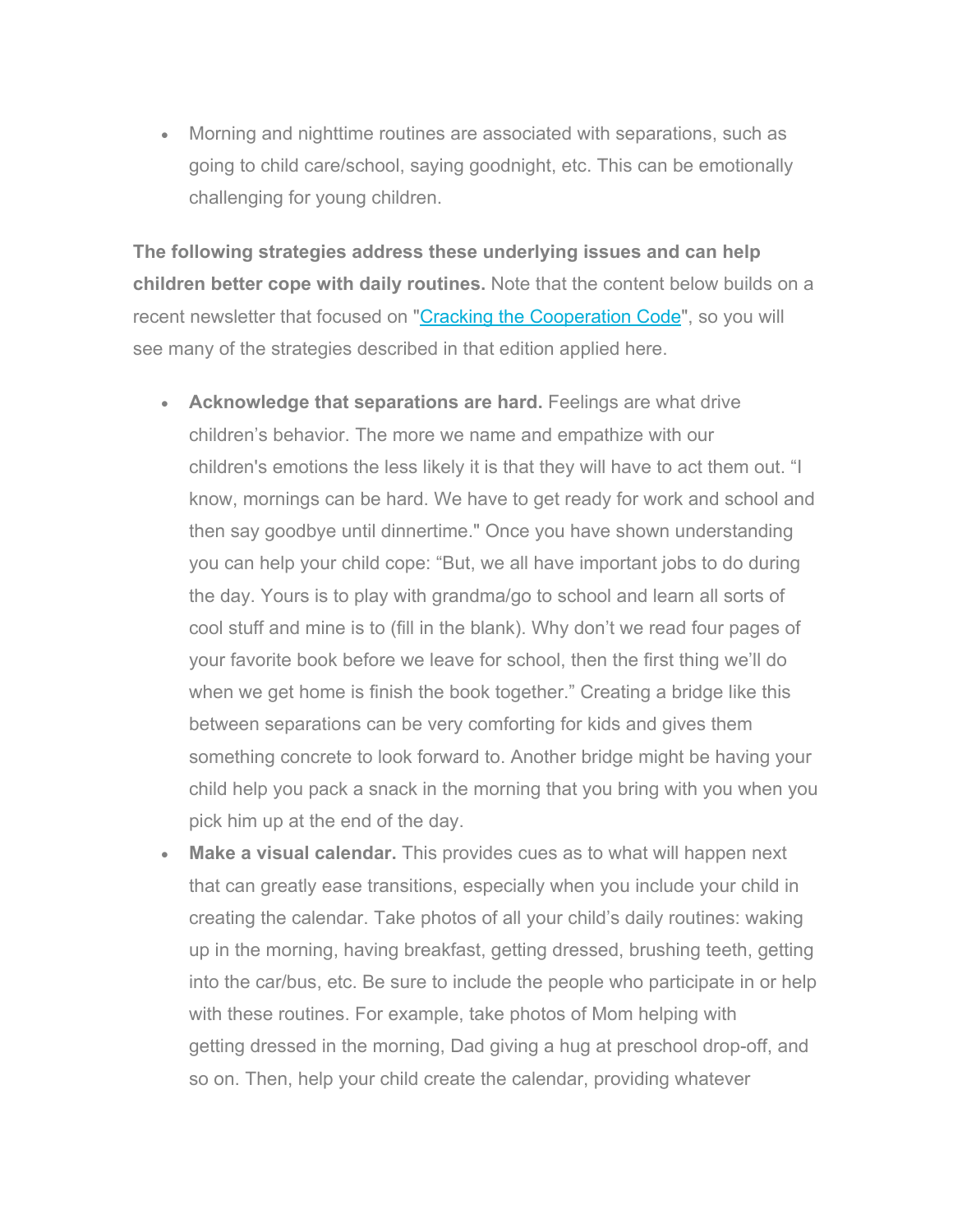support she needs based on her age/ability. Guide her to choose photos that depict each step of the routine and tape them up on any kind of paper/cardboard (some families get really fancy and use Velcro) in chronological order. You might even have her choose what she will have for breakfast and include it on the calendar. Give her two choices (have visuals for the various options) and put the photo of the food she chooses on the calendar as well. This can reduce challenges in the morning. Go through the same process for the evening/nighttime routine. Take photos of every important step of the process. You can create the calendar for the evening routine at the time you feel would work best for your child. Some families do it during breakfast for kids who fiercely depend on predictability and like to know exactly what is coming down the pike. For some children, this is too much to process in the morning; in this case, it works better to create a ritual of doing a brief family meeting before dinner to go over what the plan will be for the whole evening. For example, dinner, bath, tooth-brushing, books, bed. Again, be sure to take photos of all the people who might be involved in these routines so your child knows exactly what to expect: Daddy is doing bath tonight and Papa is the book-reader. Finally, provide a way for children to note that they have completed a task. They might put a check-mark or a sticker next to each photo as they move through the routine. This can be very motivating for kids.

 **Provide a warning to help children anticipate a transition.** As many of you know, I am a big fan of the Time-Timer because it provides a clear visual that helps children track how much time they have left. (Be sure to place it where your child can see it but be sure it's out of her reach or, like most clever children, she will add time.) "Lucy, there's only a little red left on Time-Timer. When he makes his beeping noise, it will be time to put the blocks away and take a bath." *Then add a choice to give your child some sense of control:* "Do you want to play with the animal or planet stickers in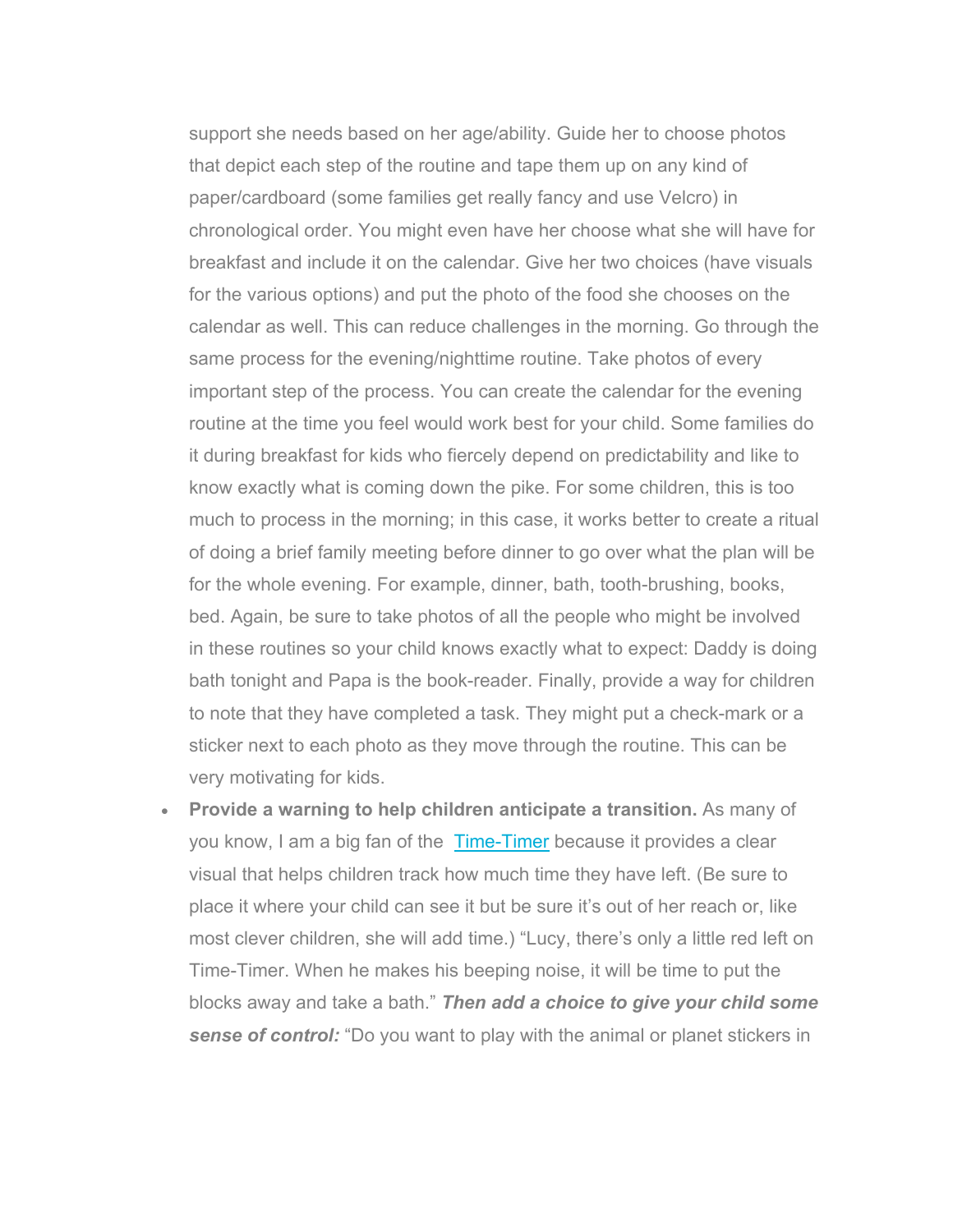the bath tonight?" This also helps her anticipate what will come next in a positive way.

- **Be sure your child is tuning in to and processing what you are communicating to him.** It can be very helpful to establish a cue with your child for when you want his attention. One family I recently visited established a routine of placing a hand firmly and lovingly on their child's shoulder to signal, "I have something to tell you. It's time to stop doing what you're doing and focus on me." The more ritualized these cues become the more powerful they are. Some other tools for securing your child's attention that were introduced in the *Cracking the Cooperation Code* newsletter include teaching your child about:
	- o **"Pause":** Explain to your child that when you stretch out your arm and hold up your hand as you say, "pause", it means to "stop what you're doing and get your body ready to listen." You use "pause" to cue children to tune in when more typical strategies for getting their attention, such as calling their name or telling them you have a question to ask them, haven't worked. (When we call children's names over-and-over they tend to tune it out—think Charlie Brown's teacher.) If your child is still not tuning in to you, you might need to place a hand over the object your child is still messing with and guide his hands to his lap to provide additional support for turning his brain onto what you need to communicate to him.
	- o **Brain teasers:** These are distractions that call your child's attention away from what he needs to be focusing on. Imagine you've directed your child to get his coat but on his way he gets sidetracked by a dump truck. You might say: "Oops, dump truck brain teaser. What was your job?" This provides a cue to get him back on track in a positive way, without nagging.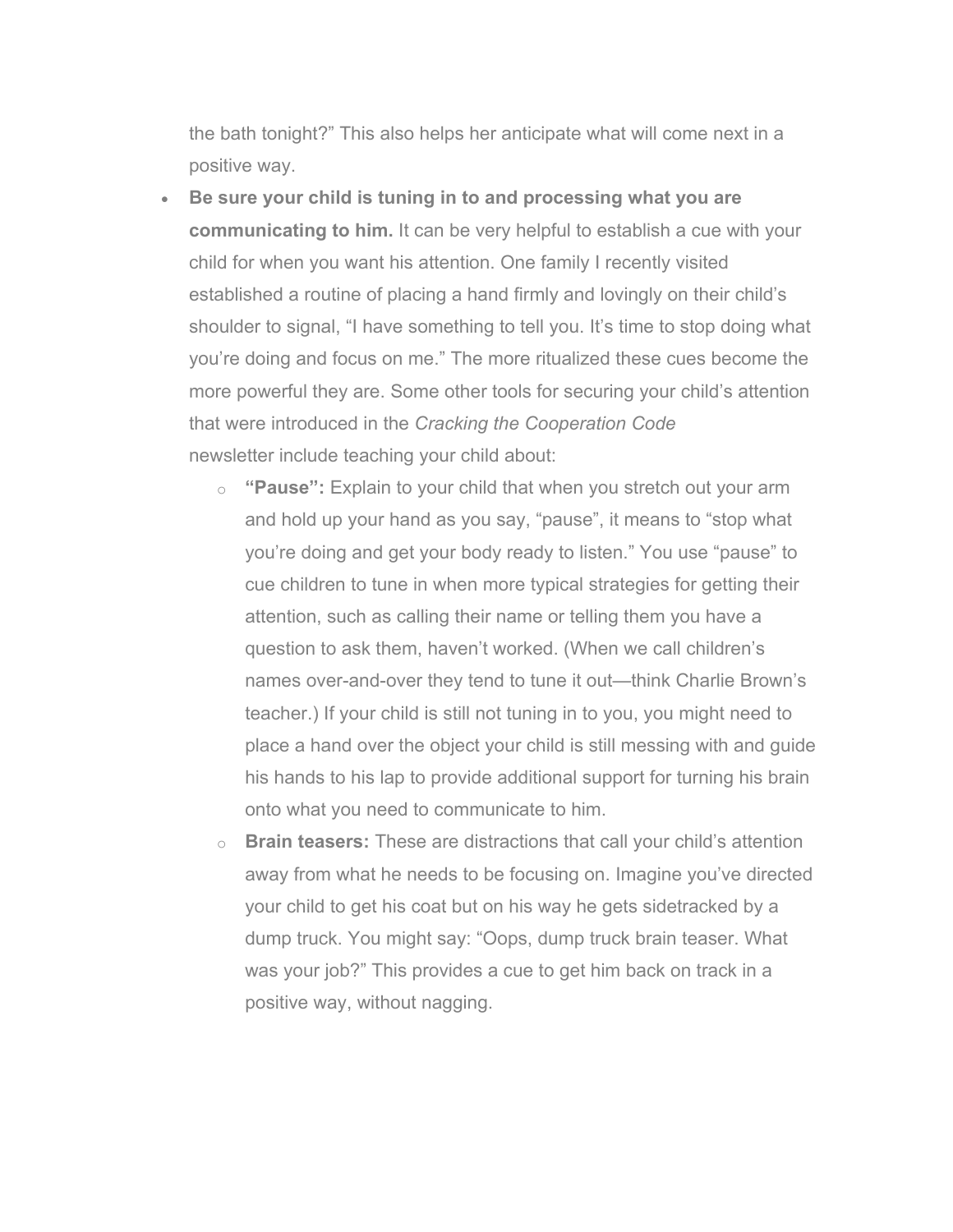- **Communicate directions clearly:** "Austin, I have a direction: please place your dish in the sink." "Rumi, it's time to go upstairs to take a bath." This helps your child know exactly what is expected which is comforting to kids. Because giving a direction may feel dictatorial and we want to be "polite", most of us tend to pose a direction as a question, such as: "Rumi, can you come upstairs?" Or, "Rumi, time to go upstairs, okay?" The problem is that these seemingly benign phrases are confusing to the child, who hears that you're giving her a choice, which then causes frustration for parents when kids don't comply. One recent example: a mom asked her 4 year-old multiple times, "Can you please come to the dinner table?" The child (logically) responded, "No, I'm not done with my game." (Click here for more about providing clear choices and expectations.)
- **Use the concept of "two great choices!" to let your child know his options. Continuing to avoid or protest is not one of them:** "Charlie, the direction is to go upstairs for bath. You have two great choices: you can go upstairs on your own, or, I will carry you up. You decide." Focusing on the fact that your child is the decider and you are just implementing the consequences of his choices makes children feel more in control and less defiant. Many parents worry that this is somehow giving in to the child, i.e., carrying him up the stairs; but what's the alternative? Waiting for your child to comply puts him in the driver's seat for how the evening routine will go. This dynamic is not healthy for you or your child and results in a lot of unpleasant battles. Rest assured, once you follow through on this limit a few times your child will be hopping or slithering up the stairs on his own. You can use this strategy for every step of the routine: "Time-Timer says we have 20 minutes for breakfast. You have two great choices: you can eat enough food to fill your belly up; or, if you choose to play instead of eat, then we will put your food in a container to take with you in case you get hungry." "It's time to get our hands clean for dinner. Your choice is to wash your hands in the sink or use a wipe." If your child runs away, you simply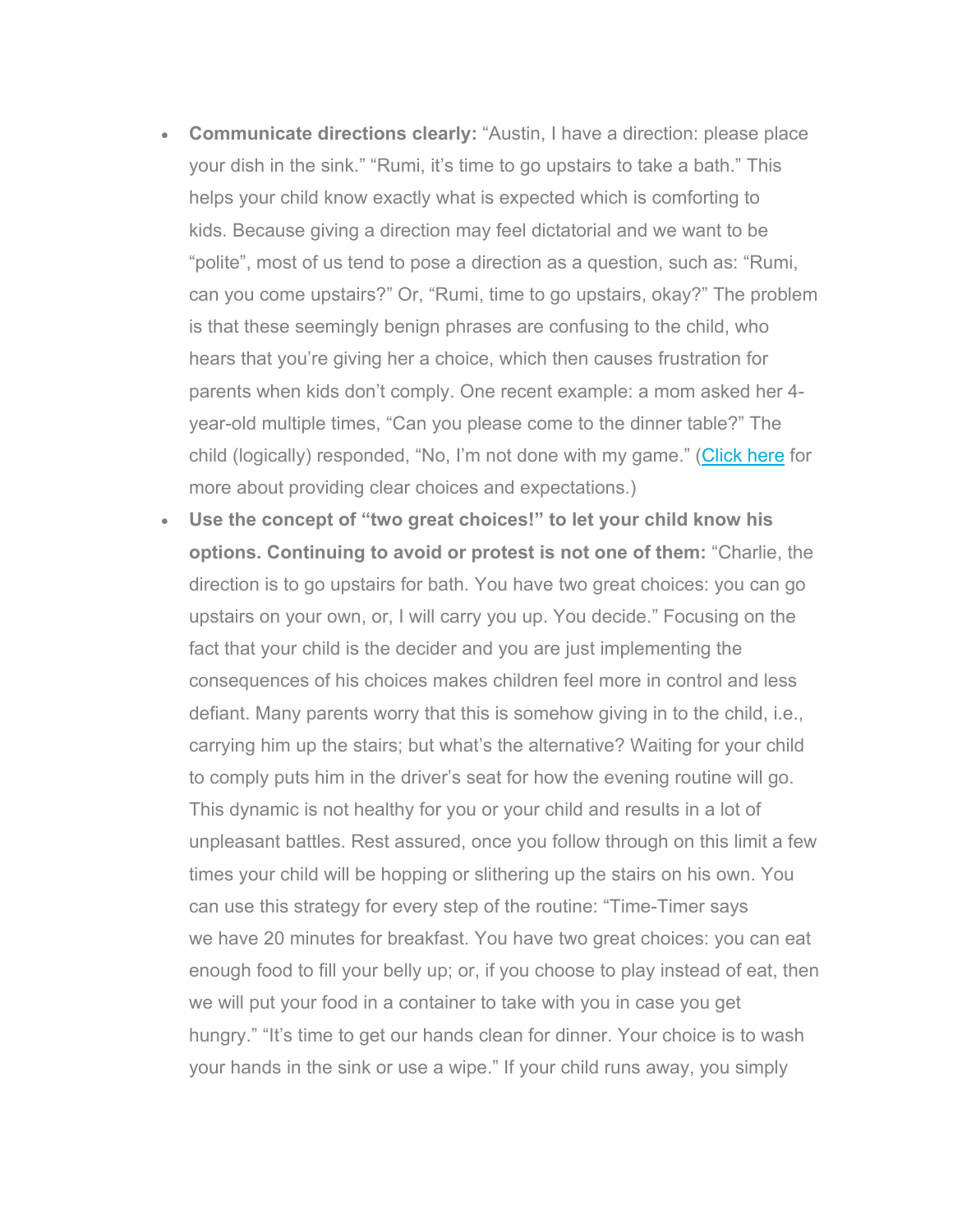approach him as calmly as possible, give him a bear hug and use a wipe to clean his hands without any anger. You are simply showing him that any tactics that aren't acceptable or good for him won't work. That's how children ultimately learn to adapt and make good choices.

- **Incentivize cooperation:** A natural consequence of cooperating is that it saves time which can translate into more opportunity to do desired activities. You might explain to your child that he has 10 minutes to get dressed, alone or with your help. If he cooperates, he banks 5 minutes. Same for getting shoes on, etc. You can add up the time he has saved and at the end of the day he gets a choice of say, 10 extra minutes of play- or book-time before bed. This can serve as a powerful incentive. It is also a great alternative to using rewards or negative consequences, which often have no connection to the actual "incident", can be shaming, and tend to backfire.
- **Give your child some sense of control over the transition:** "It's time to get into the car. You have a choice: do you want to bring a book or listen to a story on tape?" "It's time to go upstairs for bath. You have a choice, should we hop like a bunny or slither up the stairs like a snake?" The more your child feels he has some control over the process the more likely he is to comply.
- **Acknowledge your child's emotions and desires:** "I know, you love to color and it's so hard to stop doing something that's so much fun. But Time-Timer is telling us that it's time for what's next on our schedule—getting dressed!" Remember, when you validate your child's feelings, it makes it less likely she will need to act them out.
- **Let your child know when she'll be able to do the desired activity again:** "You can color again when we get home this afternoon while Daddy is making dinner. What do you want to draw tonight?" When you acknowledge your child's desire and confirm that she will be able to do what she wants eventually, you reduce the stress typically experienced when